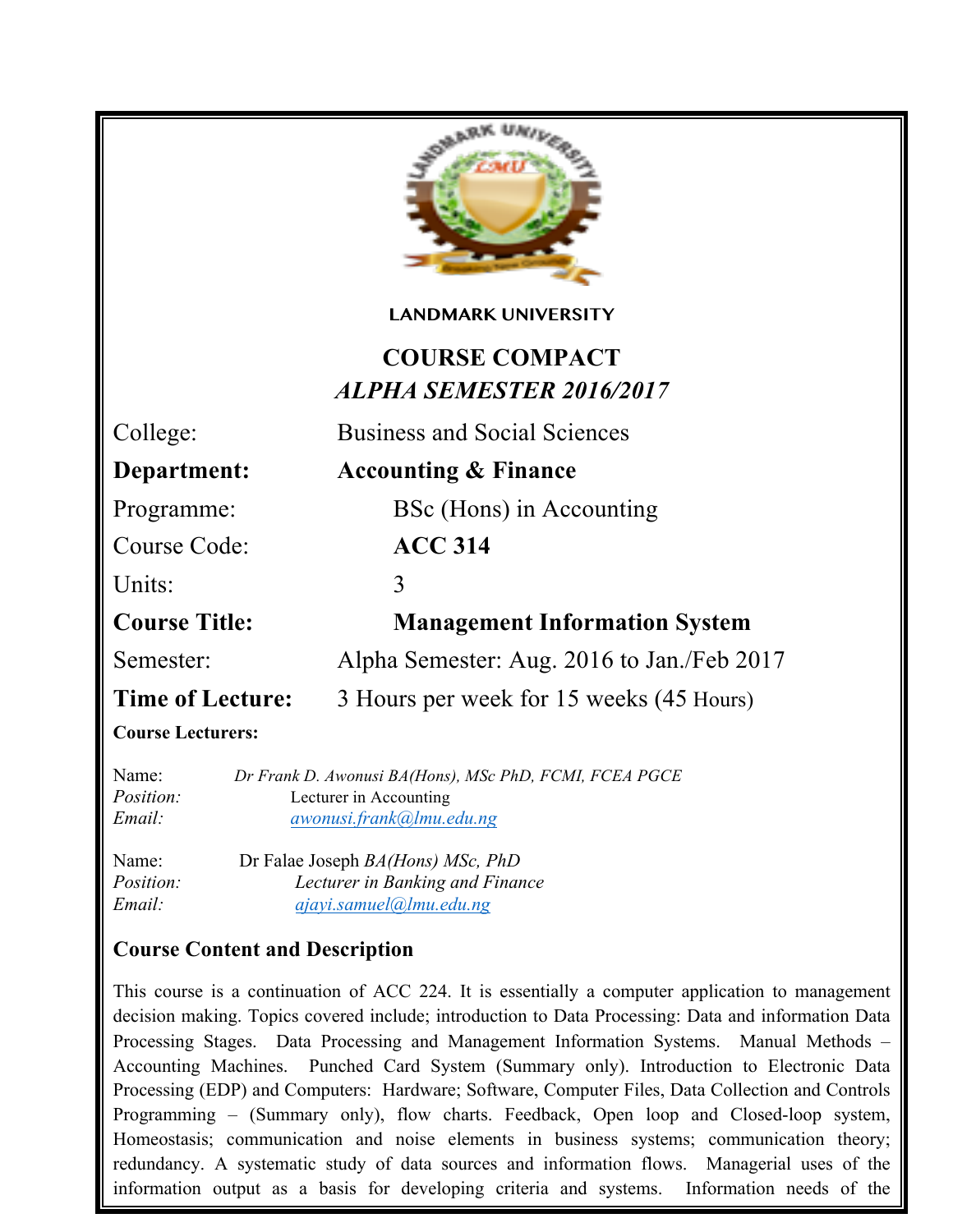# **Course Justification**

The course designs to introduce students to the data gathering, processing and consumption toward effective managerial decisions. Topics include data processing and management information systems, systematic study of data sources and information flows, managerial uses of the information output as a basis for developing criteria and systems, information needs of the management and the design of management information system

# **Course Objectives**

At the end of this course, students are expected to have understood the usage of computers in the design of effective managerial values

## **Structure of Programme / Method of Grading**

#### **Course Expectations:**

| S/N | <b>GRADING</b>                | $SCORE(\% )$ |
|-----|-------------------------------|--------------|
| 1.  | <b>CONTINUOUS ASSESSMENTS</b> |              |
|     | C.AI                          | 7%           |
|     | • C.AII (MID-SEMESTER TEST)   | 15%          |
|     | $C.$ AIII                     | 8%           |
| 2.  | <b>FINAL EXAMINATION</b>      | 70%          |
| З.  | <b>TOTAL</b>                  | 100          |

### **Course Delivery Strategies: Illustration Below:**

- The course will be taught through lectures using overhead projection, Power Points and white board where appropriate.
- All students are expected to participate in exercises and class discussion.
- Lecture presentation will be by Power-Points which will be available to students after each lecture on the University student Portal.

# **Lecture Content**

**Weeks 1-2**

### **Objectives**

- To introduce students to data processing: data and information
- To expose students to Data processing stages

### **Topic/Description**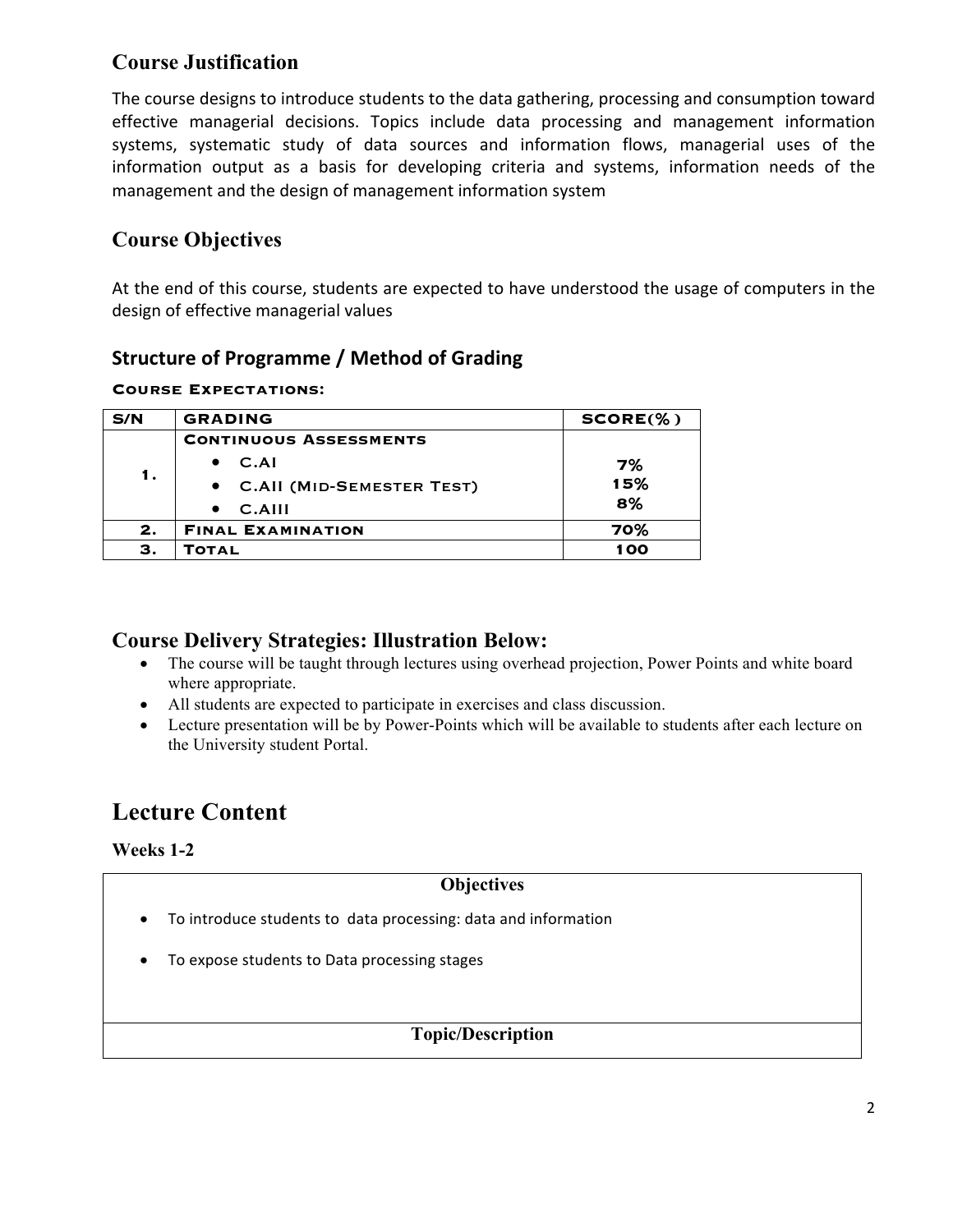- Introduction to data processing: data and information
- Data processing stages

### **Study Questions**

- What is data processing?
- Name and briefly discuss the different processing stages of data

#### **Reading List**

Banerjee U K and Sachdeva R K (1995) Management information system: a new frame work. Vikas Publishing House, New Delhi.

2. Davis G B and Olson M H (2002) Management Information Systems: Conceptual Foundations, Structure, and Development. Tata McGraw-Hill Publishing Company Limited, New Delhi.

#### **Weeks 3-4**

#### **Objectives**

- To introduce students to the subject of Data processing and management information systems
- To educate students on Manual methods -accounting machines

#### **Topic/Description**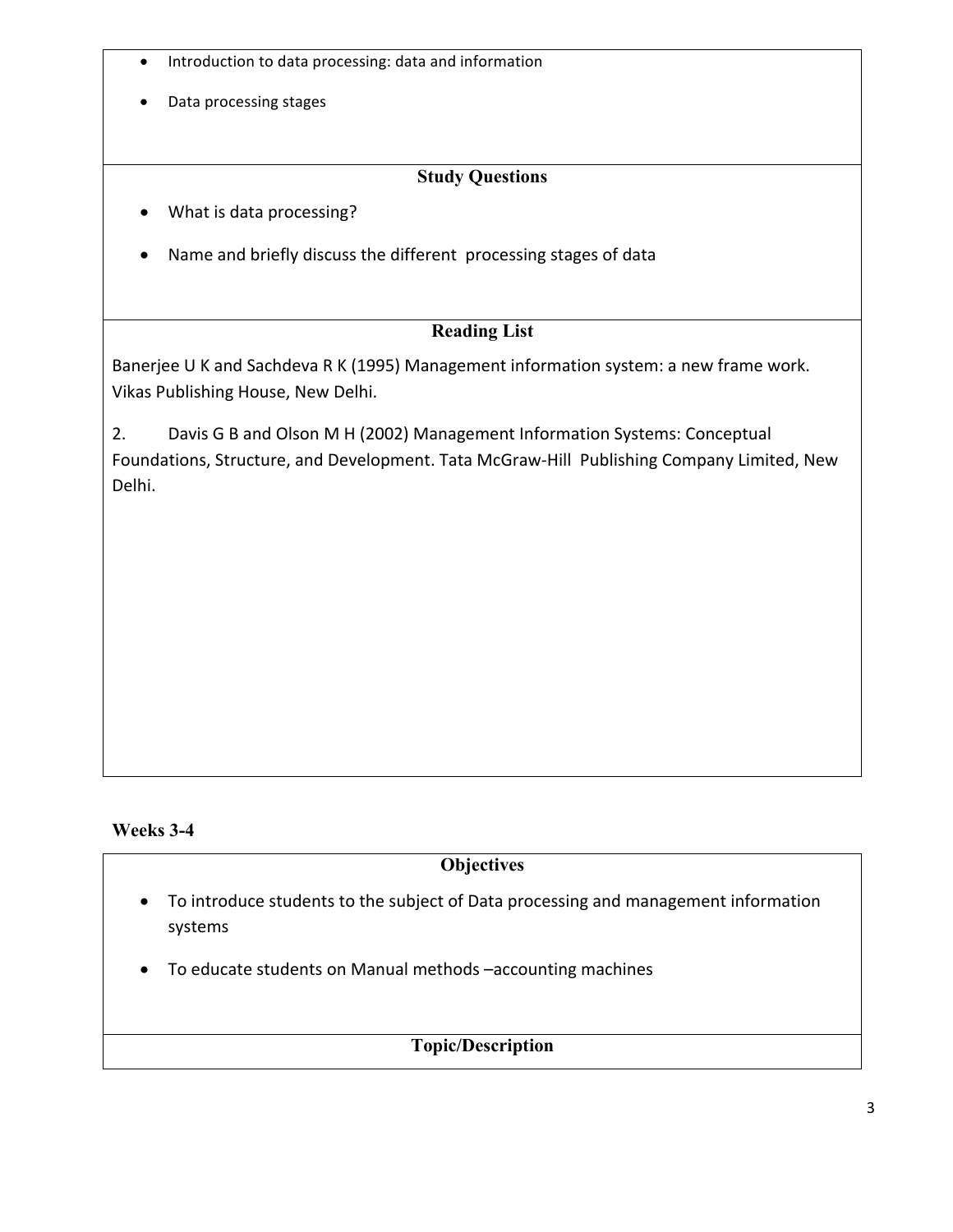- Data processing and management information systems
- Manual methods -accounting machines

#### **Study Questions**

- Explain what you understand by Data processing
- Identify and discuss the different Manual methods used in accounting

#### **Reading List**

1. French C S (1996) Data Processing and Information Technology. DP Publications, London.

2. Kleiman S, Shah D and Smaalders B (1996) Programming with threads. SunSoft Press, Mountain View CA. 

3. O'Brien J A and Marakas G M (2009) Management Information Systems. McGraw-Hill Irwin, Boston.

#### **Weeks 5**

| Objectives                                                       |
|------------------------------------------------------------------|
| To teach students Punch card system<br>$\bullet$                 |
|                                                                  |
|                                                                  |
|                                                                  |
|                                                                  |
| <b>Topic/Description</b>                                         |
| Punch card system (summary only)<br>$\bullet$                    |
| <b>Study Questions</b>                                           |
| Name and explain what is meant by Punch card system<br>$\bullet$ |
| <b>Reading List</b>                                              |

1. French C S (1996) Data Processing and Information Technology. DP Publications, London.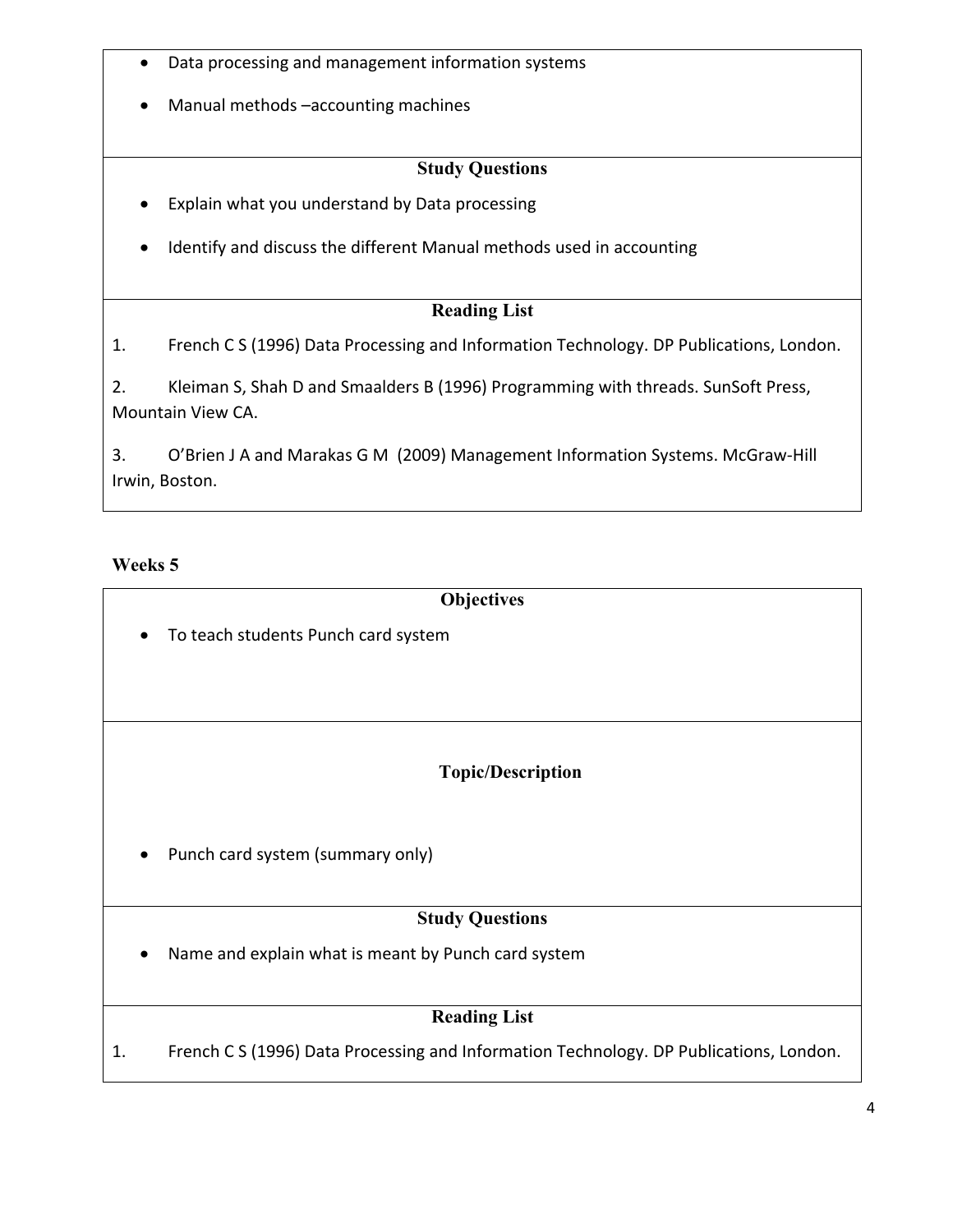2. Kleiman S, Shah D and Smaalders B (1996) Programming with threads. SunSoft Press, Mountain View CA. 

## **Weeks 6-7**

### **Study Objectives**

- To Introduce students to electronic data processing (EDP) and computers: hardware, software, computer-files, data collection, control programming and flow charts
- To educate students the subjects of Feedback, open loop and closed loop system, homeostasis

#### **Topic/Descriptions**

- Introduction to electronic data processing (EDP) and computers: hardware, software, computer-files, data collection and controls programming (summary only), flow charts.
- Feedback, open loop and closed loop system, homeostasis

## **Study Questions**

- What do you understand by Electronic data processing (EDP)?
- Explain each of the followings:
- $\triangleright$  hardware,
- $\triangleright$  software,
- $\triangleright$  computer-files,
- $\triangleright$  flow charts.
- $\triangleright$  Open and closed loop system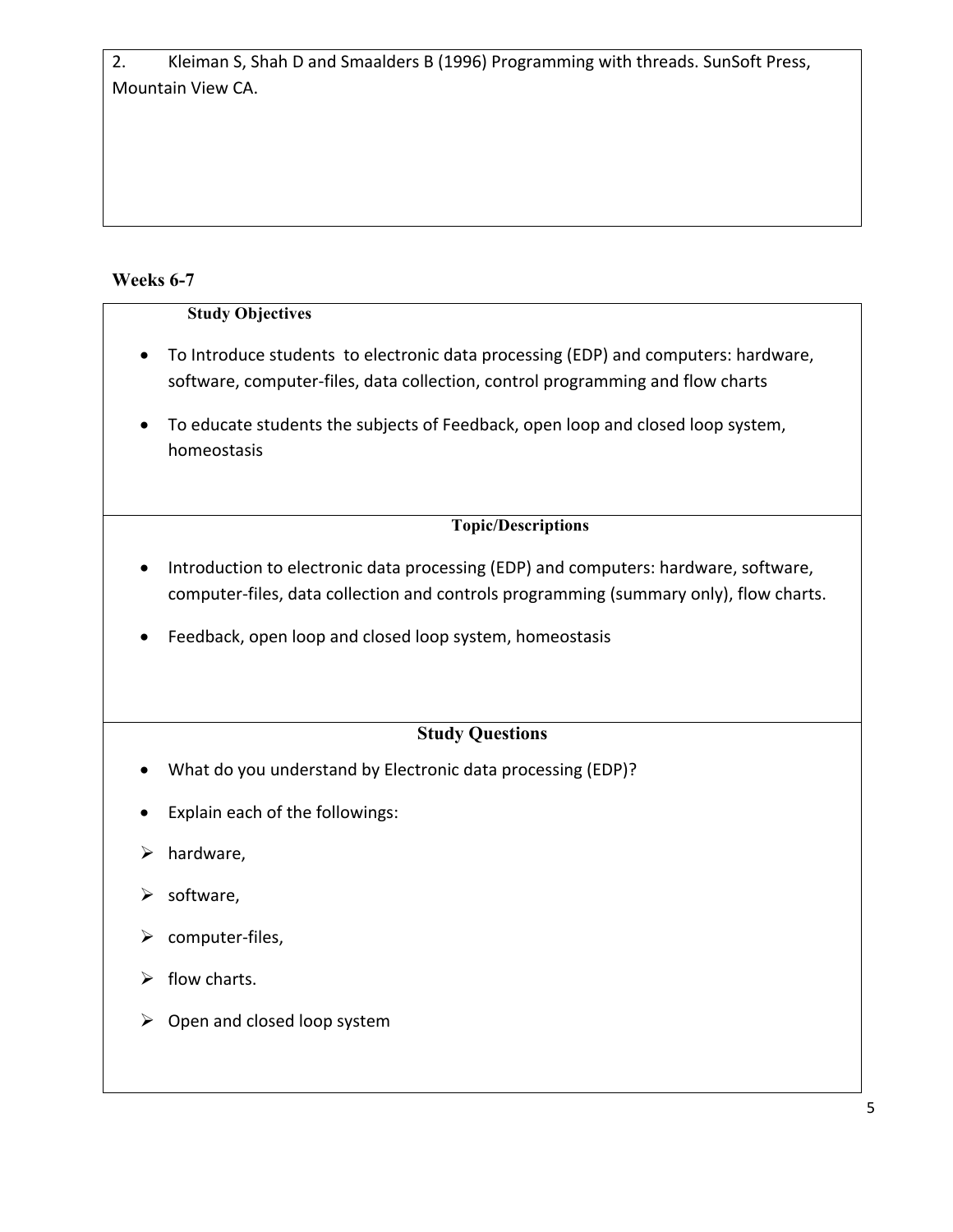1. Davis G B and Olson M H (2002) Management Information Systems: Conceptual Foundations, Structure, and Development. Tata McGraw-Hill Publishing Company Limited, New Delhi.

2. French C S (1996) Data Processing and Information Technology. DP Publications, London.

3. Kleiman S, Shah D and Smaalders B (1996) Programming with threads. SunSoft Press, Mountain View CA.

#### **Weeks 8-9**

| <b>Objectives</b>                                                                                            |  |  |  |  |
|--------------------------------------------------------------------------------------------------------------|--|--|--|--|
| To introduce students to the subject of Communication and noise elements in business<br>$\bullet$<br>systems |  |  |  |  |
| To educate students Communication theory and redundancy.                                                     |  |  |  |  |
| To teach students data sources and information flows                                                         |  |  |  |  |
| <b>Topic/Descriptions</b>                                                                                    |  |  |  |  |
| Communication and noise elements in business systems                                                         |  |  |  |  |
| Communication theory; redundancy.                                                                            |  |  |  |  |
| A systematic study of data sources and information flows.                                                    |  |  |  |  |
|                                                                                                              |  |  |  |  |
| <b>Study Questions</b>                                                                                       |  |  |  |  |
| What are noise elements in business systems?                                                                 |  |  |  |  |
| What do you understand by Communication theory?.                                                             |  |  |  |  |
| <b>Reading List</b>                                                                                          |  |  |  |  |
| Kleiman S, Shah D and Smaalders B (1996) Programming with threads. SunSoft Press,<br>1.<br>Mountain View CA. |  |  |  |  |

2. O'Brien J A and Marakas G M (2009) Management Information Systems. McGraw-Hill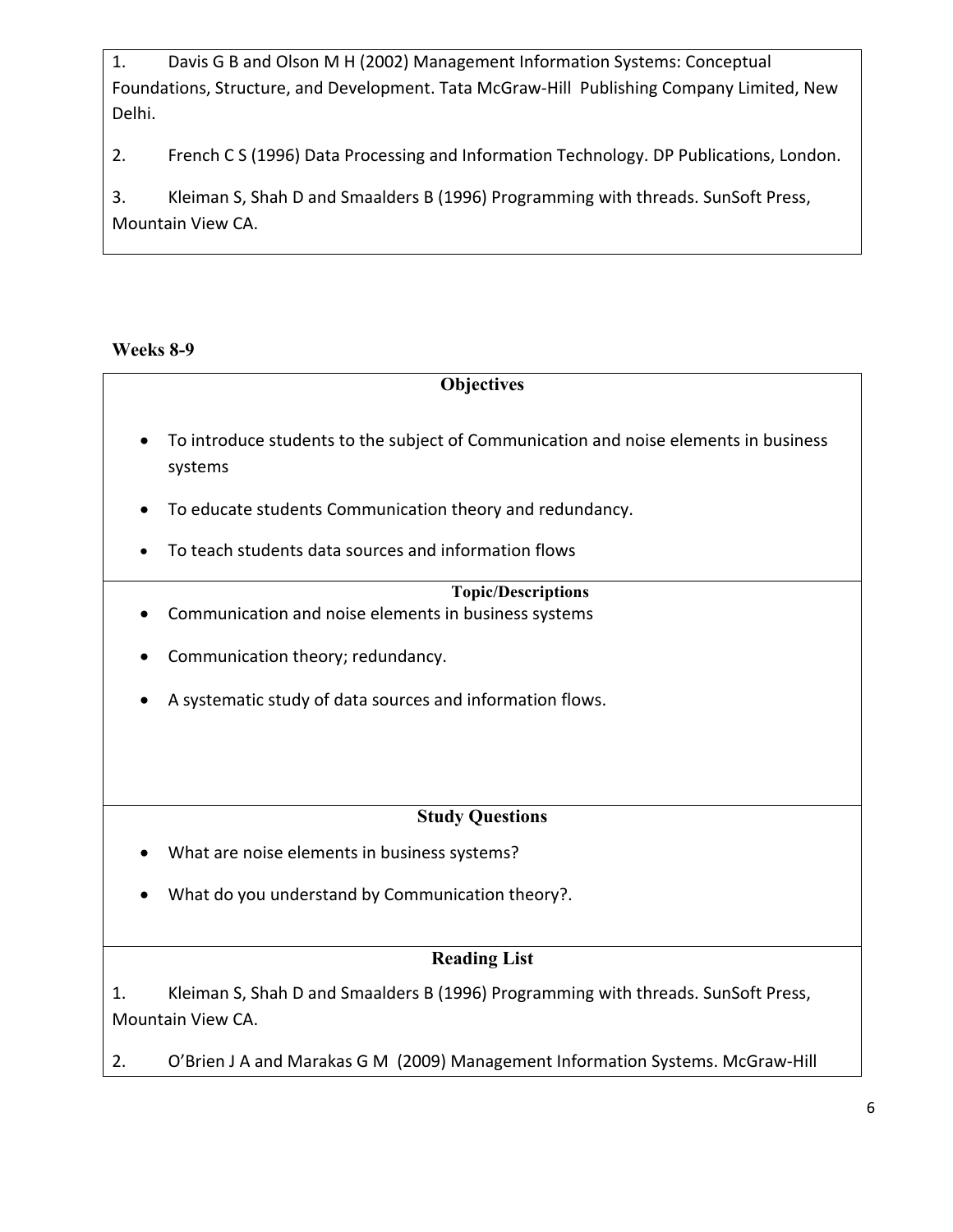### **Weeks 10-11**

#### **Objectives**

- To teach students the subject of Managerial uses of the information output as a basis for developing criteria and systems.
- To educate students about Information needs of management.

**Topic/Descriptions**

- Managerial uses of the information output as a basis for developing criteria and systems.
- Information needs of management.

#### **Study Questions**

- What the essential managerial uses of the information output as a basis for developing criteria and systems?
- What and what will you consider as the information needs of management?

#### **Reading List**

1.Banerjee U K and Sachdeva R K (1995) Management information system: a new frame work. Vikas Publishing House, New Delhi.

2. Davis G B and Olson M H (2002) Management Information Systems: Conceptual Foundations, Structure, and Development. Tata McGraw-Hill Publishing Company Limited, New Delhi.

3. French C S (1996) Data Processing and Information Technology. DP Publications, London.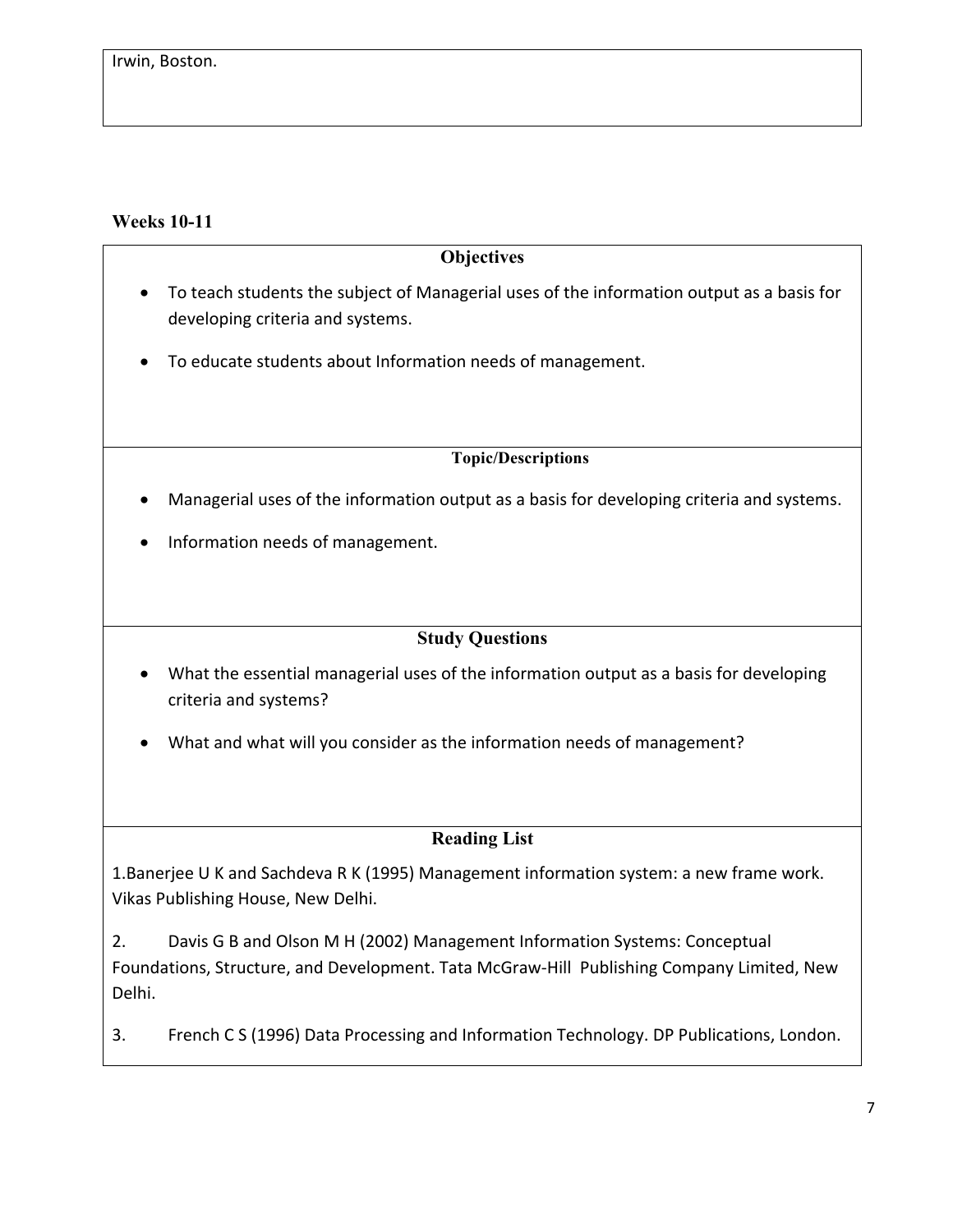#### **Weeks 12-13**

.

#### **Objectives**

- To introduce students to the subject of the Design of management information system.
- To educate students on Usefulness of ICT in Business

#### **Topic/Descriptions**

- Design of management information system.
- Usefulness of ICT in Business

### **Study Questions**

- What challenges are normally faced in using ICT in business?.
- What are the benefits of ICT in Business?

## **Reading List**

1.Davis G B and Olson M H (2002) Management Information Systems: Conceptual Foundations, Structure, and Development. Tata McGraw-Hill Publishing Company Limited, New Delhi.

2. Kleiman S, Shah D and Smaalders B (1996) Programming with threads. SunSoft Press, Mountain View CA. 

3.O'Brien J A and Marakas G M (2009) Management Information Systems. McGraw-Hill Irwin, Boston.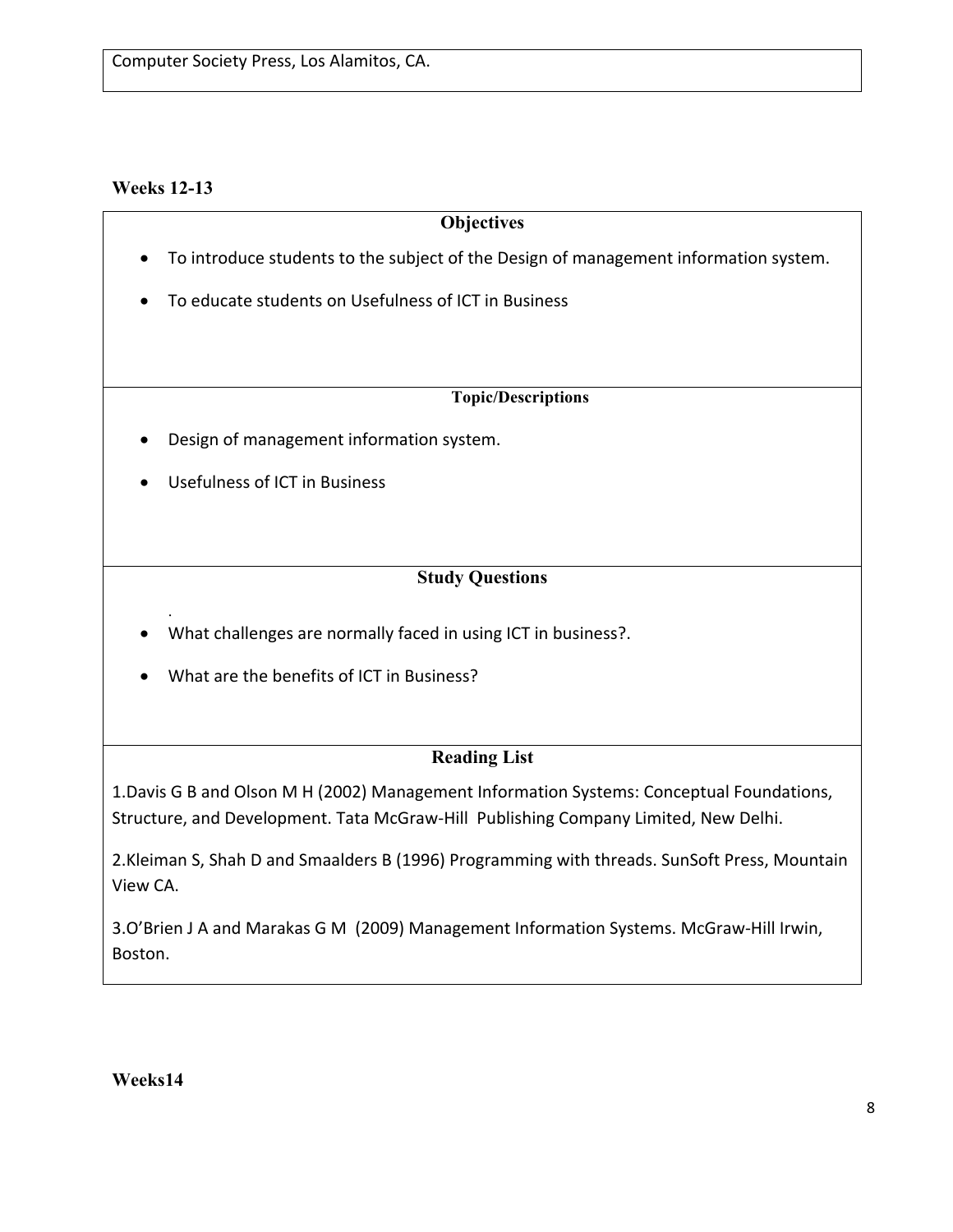### **Objectives**

To carry out a revision of all the different topics that have been covered to date with students in an effort to prepare them for their examination

#### **Topic/Descriptions**

Revision

## **Study Questions**

All the study questions covered in the course of teaching the unit

#### **Reading List**

Banerjee U K and Sachdeva R K (1995) Management information system: a new frame work. Vikas Publishing House, New Delhi.

2. Davis G B and Olson M H (2002) Management Information Systems: Conceptual Foundations, Structure, and Development. Tata McGraw-Hill Publishing Company Limited, New Delhi.

3. French C S (1996) Data Processing and Information Technology. DP Publications, London.

4. Kleiman S, Shah D and Smaalders B (1996) Programming with threads. SunSoft Press, Mountain View CA. 

5. O'Brien J A and Marakas G M (2009) Management Information Systems. McGraw-Hill Irwin, Boston.

6. Tsai J and Yang S (1995) Monitoring and debugging of distributed real-time systems. IEEE Computer Society Press, Los Alamitos, CA.

#### **Weeks15**

.

**Objectives**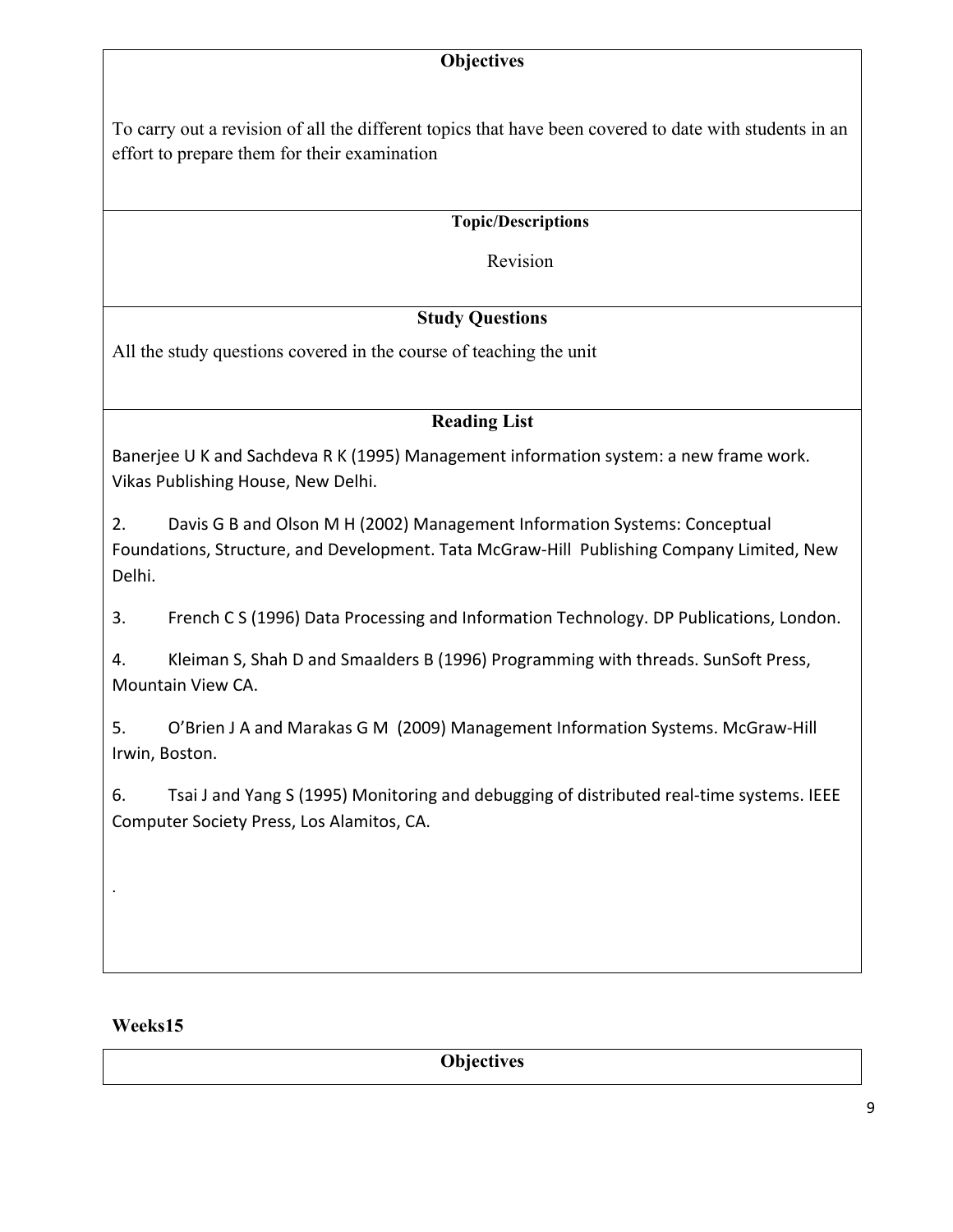To examine students on the unit for the purpose of end of semester assessment

## **Topic/Descriptions**

End of Semester Examination

## **Study Questions**

As stipulated in the end of semester examination paper

### **Reading List**

Banerjee U K and Sachdeva R K (1995) Management information system: a new frame work. Vikas Publishing House, New Delhi.

2. Davis G B and Olson M H (2002) Management Information Systems: Conceptual Foundations, Structure, and Development. Tata McGraw-Hill Publishing Company Limited, New Delhi.

3. French C S (1996) Data Processing and Information Technology. DP Publications, London.

4. Kleiman S, Shah D and Smaalders B (1996) Programming with threads. SunSoft Press, Mountain View CA. 

5. O'Brien J A and Marakas G M (2009) Management Information Systems. McGraw-Hill Irwin, Boston.

6. Tsai J and Yang S (1995) Monitoring and debugging of distributed real-time systems. IEEE Computer Society Press, Los Alamitos, CA.

#### **G. Grand Rules and Regulations**

Normal Landmark University Rules and Regulations

H. Alignment with Goals and Vision of Landmark University

To produce professional accountants that will break new ground with world class standard